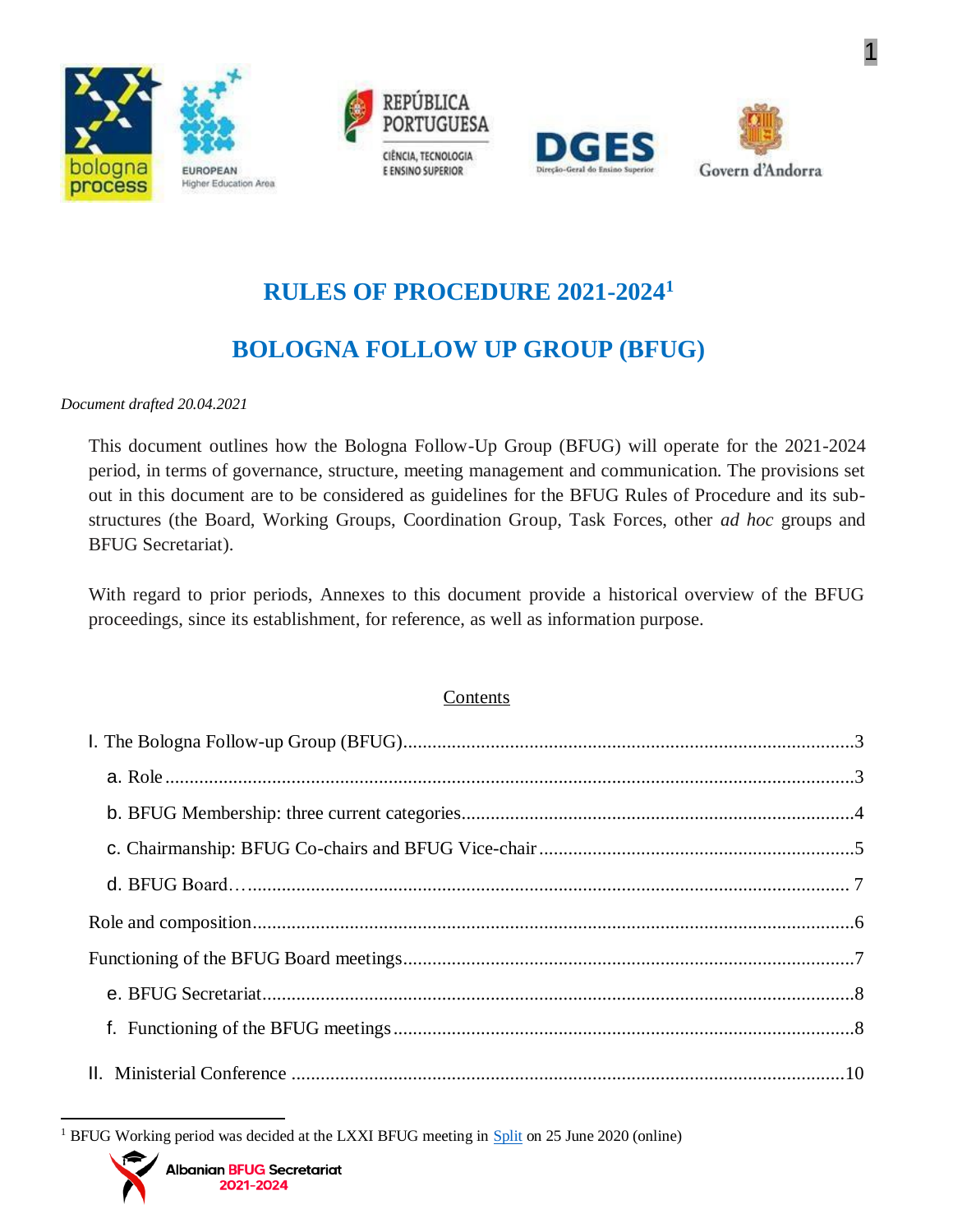







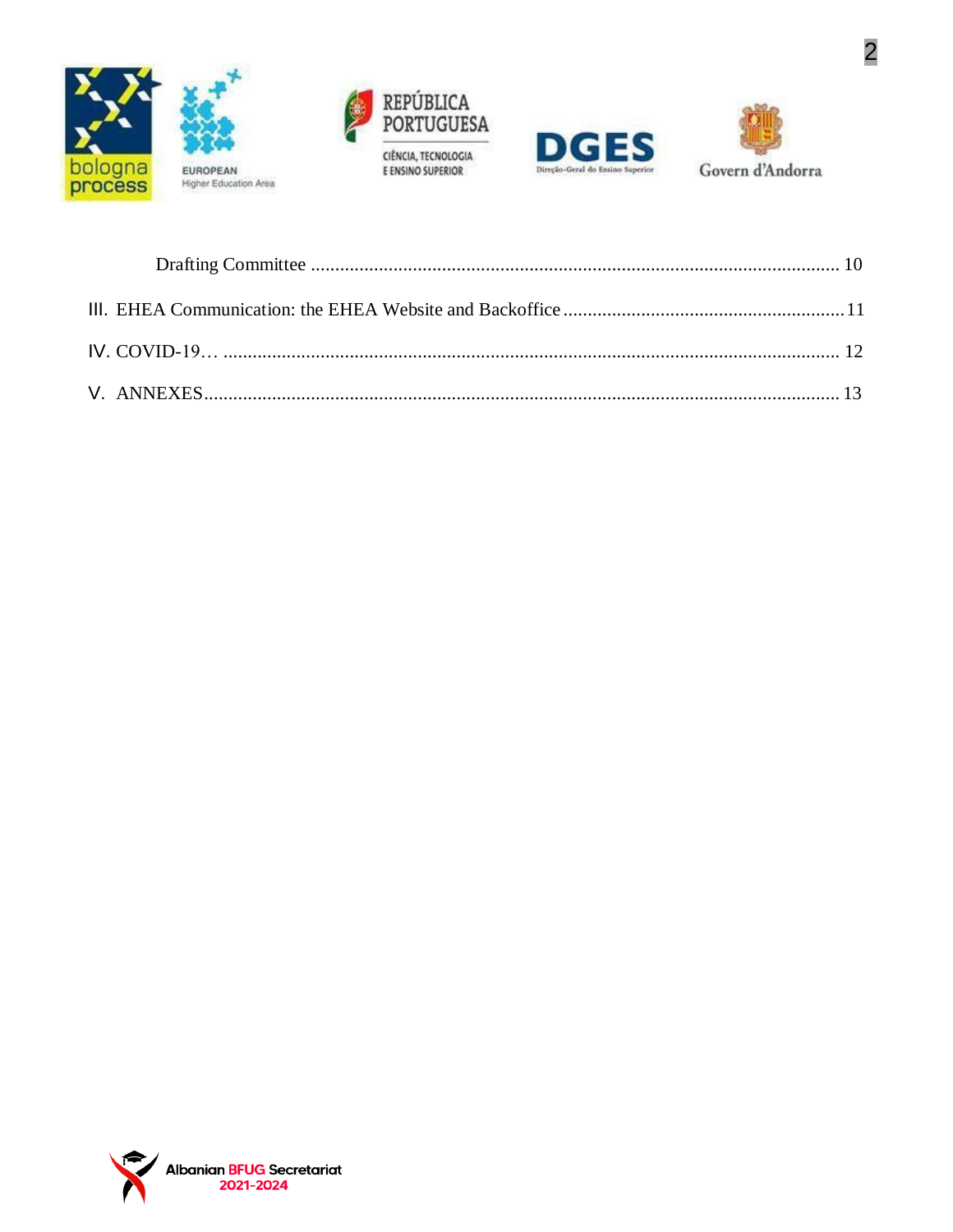







# <span id="page-2-0"></span>**I. The Bologna Follow-up Group (BFUG)**

#### **a. Role**

<span id="page-2-1"></span>The BFUG is the executive structure overseeing the Bologna Process. It has been in place since autumn 1999. The BFUG is entrusted with preparing the Ministerial Conferences, policy forums and with overseeing the Bologna Process between these, including taking forward matters that do not need to be decided by the Ministers or that have been delegated by the Ministers. The BFUG meetings play an important role in overseeing the implementation of the Ministerial Communiqués, as well as in developing the European Higher Education Area (EHEA).

The BFUG has the possibility to set up various types of groups, related to the decisions taken by the EHEA Ministers, normally through the Ministerial Communiqués, in order to deal with specific topics in more detail. It may also decide to establish task forces, ad-hoc groups or other substructures to fulfil its tasks and reach the goals set out in the Ministerial Communiqués.

The BFUG members are invited to express their interest in participating in one or more BFUG groups or any other sub-structures, by submitting an Expression of Interest. A Call for Expression of Interest is opened by the BFUG Secretariat. All BFUG groups foresee the participation of the BFUG members and consultative members. The groups can invite international experts on specific topics, if necessary. The groups should be organised in compliance with their Terms of Reference (ToR) adopted by the BFUG and related to the decisions taken by the EHEA Ministers in the Ministerial Conference preceding the mentioned BFUG working period. They should be of a reasonable size and reflect the diversity of EHEA, both in the co-chairing positions and membership.

The 2021-2024 BFUG Work Plan is structured on the basis of the 2020 Rome Communiqué (for more details, see Annex I). The BFUG decides on the ToR of the different BFUG sub-structures, and it decides which of their recommendations are to be proposed to the EHEA Ministers for the 2024 Ministerial Conference. The BFUG provides an opportunity for all members and consultative members to express their views on the recommendations and reports.

According to the mandate by the EHEA Ministers in Paris in 2018, the BFUG has set up the Bologna Implementation Coordination Group (BICG) in order to implement, coordinate and monitor the three Thematic Peer Groups (TPGs), possibly organised in sub-groups, focused on the

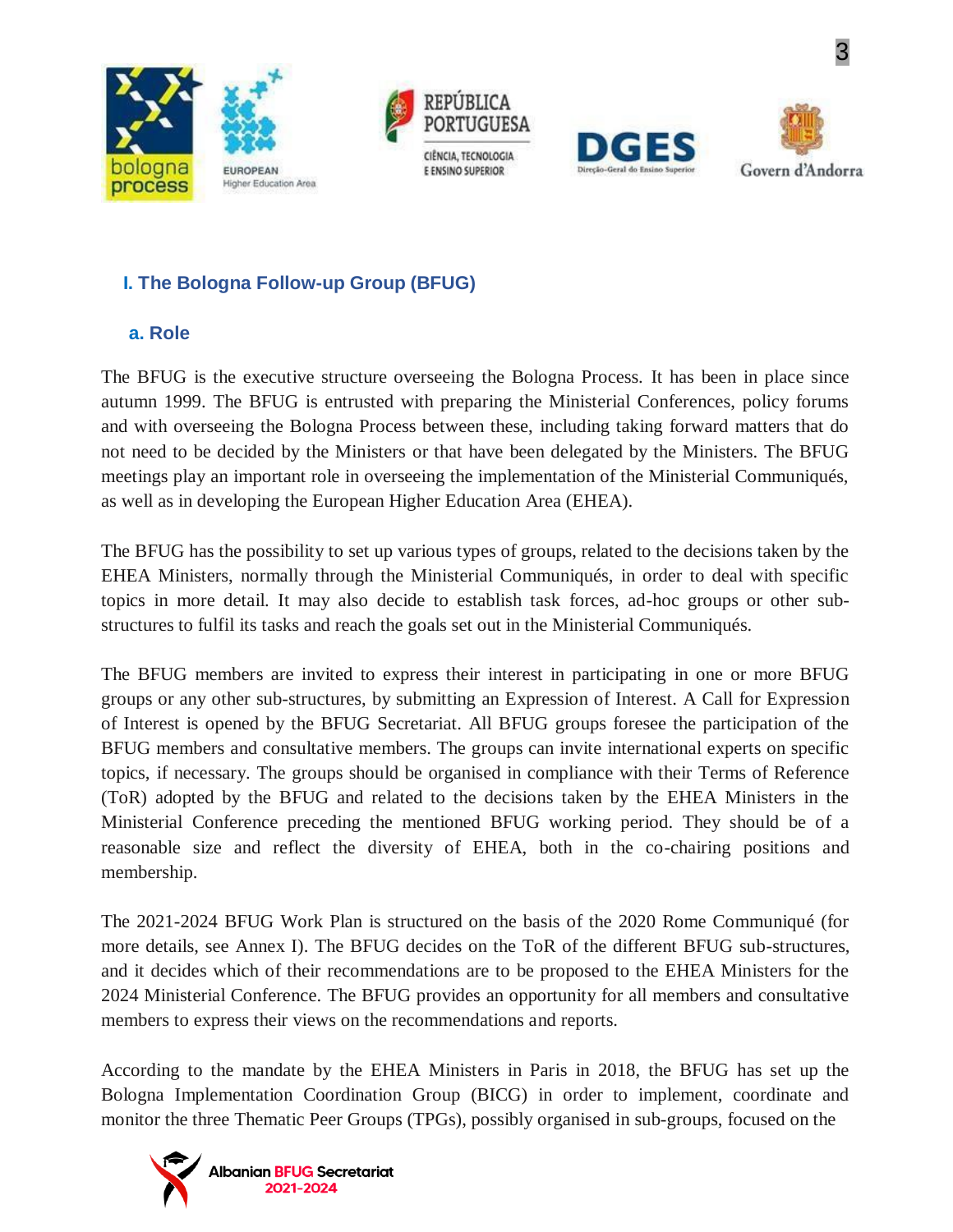







three key commitments of the EHEA (for more details, see Annex I (i)). As mentioned on the 2020 Rome Communiqué the work of the BICG and the TPGs should continue also in the 2021-2024 work period.

EHEA Bologna Process cannot be seen as an isolated process, with no effect as well as cooperation with other parts of the world. In 2018 Paris Communique, the EHEA Ministers delegated to the Coordination Group (CG1) the task of working towards the Global Policy Forum, which has until now been organized back-to-back with the Ministerial Conference and which is intended to be a connecting bridge and ensure cooperation of EHEA in a global context. This mandate was strengthened in the 2020 Rome Communiqué, and the work of CG1 should continue also for the 2021-2024 period. As previously, one of the Co-chairs of the CG1 on Global Policy Dialogue (GPD) in principle should be the country hosting the Ministerial Conference, currently Albania, for the 2021-2024 BFUG Work Period.

#### **b. BFUG Membership: the current three categories**

BFUG membership is based on the membership of the European Higher Education Area (EHEA). The EHEA currently has three categories:

- **EHEA/BFUG Members** are the 49 countries and the European Commission (listed in Annex III). To become a member of the EHEA, countries have to be party to the European Cultural Convention and to declare their willingness to pursue and implement the objectives of the Bologna Process in their own systems of higher education. Annex IV details the updated procedures to become an EHEA member. Only country members and the European Commission have the right to vote within the BFUG and to approve and adopt the final documents.
- **Consultative Members** are relevant stakeholder organisations and other institutions that have a European scope to their work in higher education policy and are instrumental in the development and implementation of the Bologna Process. The current eight EHEA consultative members are: Council of Europe (CoE), UNESCO, European University Association (EUA), European Association of Institutions of Higher Education (EURASHE), European Students' Union (ESU), European Association for Quality Assurance in Higher Education (ENQA), Education International (EI) and BUSINESS EUROPE. The European Quality Assurance Register for Higher Education (EQAR) was founded in 2008 from an initiative of the Bologna Process. EQAR has a similar status to the consultative members (non-voting member of BFUG).

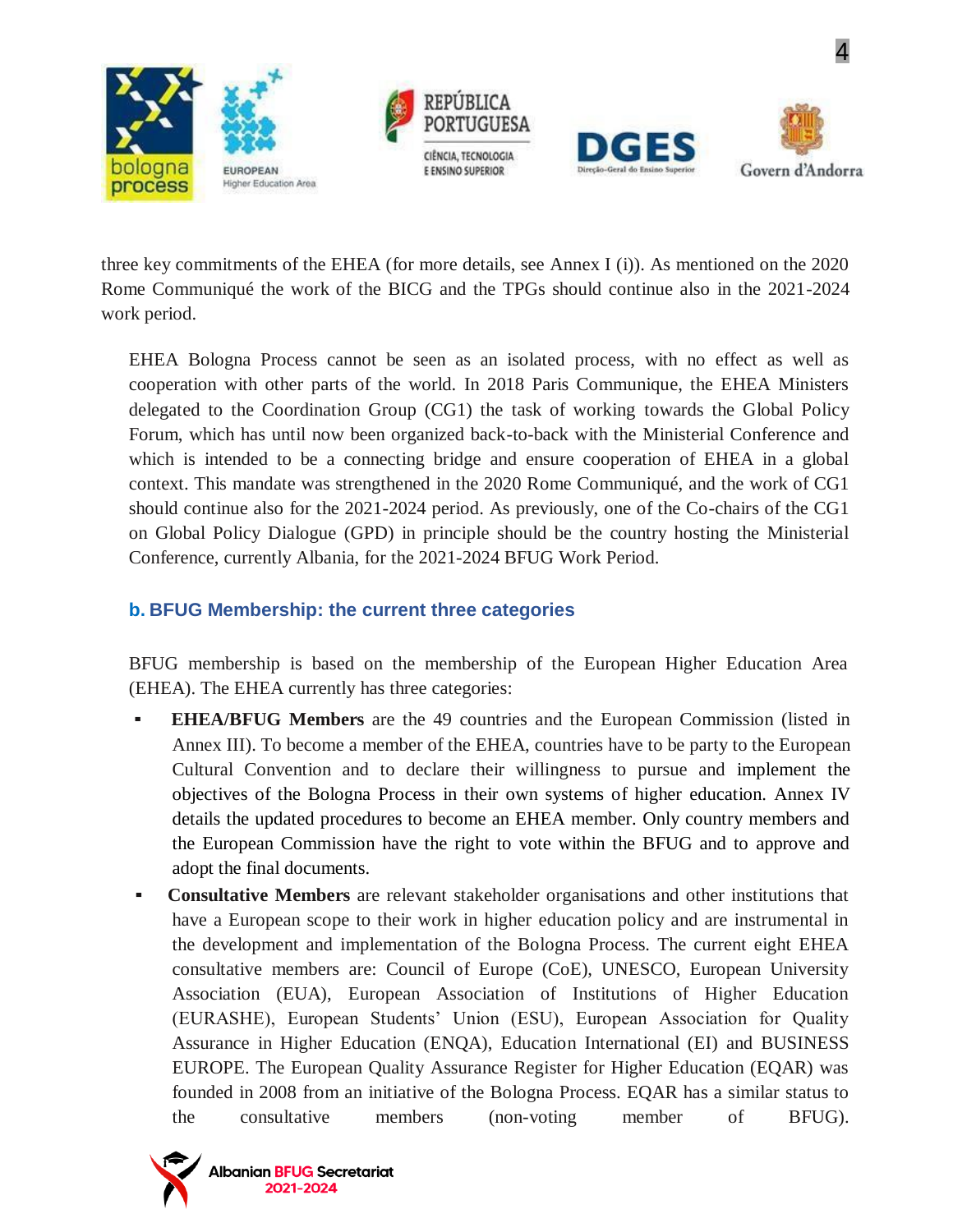







**Partners** are organisations that wish to be associated with the Bologna Process/ the BFUG but are not included in the Consultative member category. At present, the following five organisations are partners: the Association Européenne des Conservatoires, Académies de Musique et Musikhochschulen (AEC), the European Association for International Education (EAIE), the Council of European professional and managerial staff (Eurocadres), Eurodoc, the European Association for Promotion of Science and Technology (Euroscience). They can, upon approval of prior request in writing to the BFUG Co-chairs, attend BFUG meetings and events and may be invited, upon approval of a written request, by a BFUG group to send an expert in the status of observer, who will participate in some part of the work. During BFUG meetings where they are invited they can express their comments only relating to identified topics and after other Members and Consultative Members have spoken.<sup>2</sup>

Further technical experts, such as Eurostat, Eurostudent or Eurydice, may be associated to the BFUG and invited to events upon specific request.

For any new application from countries wishing to join the EHEA, an ad hoc BFUG group should be established, to guide the country in the entire admission process, as well as recommend its findings to the BFUG. The group should be composed by the BFUG troika of the specific BFUG work period in which the application is received, the Vice chair, as well as other members including BFUG Secretariat, CoE and two other BFUG members. Since 2015, new countries<sup>3</sup> have been admitted with a roadmap, followed up in the first period after their admission to the EHEA by a Roadmap group for the country in question.

## <span id="page-4-0"></span>**c. Chairmanship: BFUG Co-chairs and BFUG Vice-chair**

The current chairing arrangements foresee that the Bologna Process will be co-chaired by the country holding the EU presidency and a non-EU member country (see the document in Annex V) designated by the English alphabetical order<sup>4</sup> and the Vice-chair from the host country of the next Ministerial Conference (referred as Chairs in the document). The following chairing arrangement is due to be applied in the period 2021-2025:



<sup>&</sup>lt;sup>2</sup> As discussed at the LXVII BFUG meeting in [Helsinki](https://ehea.info/Upload/BFUG_FI_TK_67_Minutes.pdf) on 12-13 November 2019

<sup>3</sup>So far, Belarus (2015) and San Marino (2020).

<sup>&</sup>lt;sup>4</sup> It was, however, agreed by the BFUG at its Berlin meeting in September 2020 that since Albania will be Vice Chair in the 2021 – 24 work program, it would only take its place as Co-Chair in the following work program.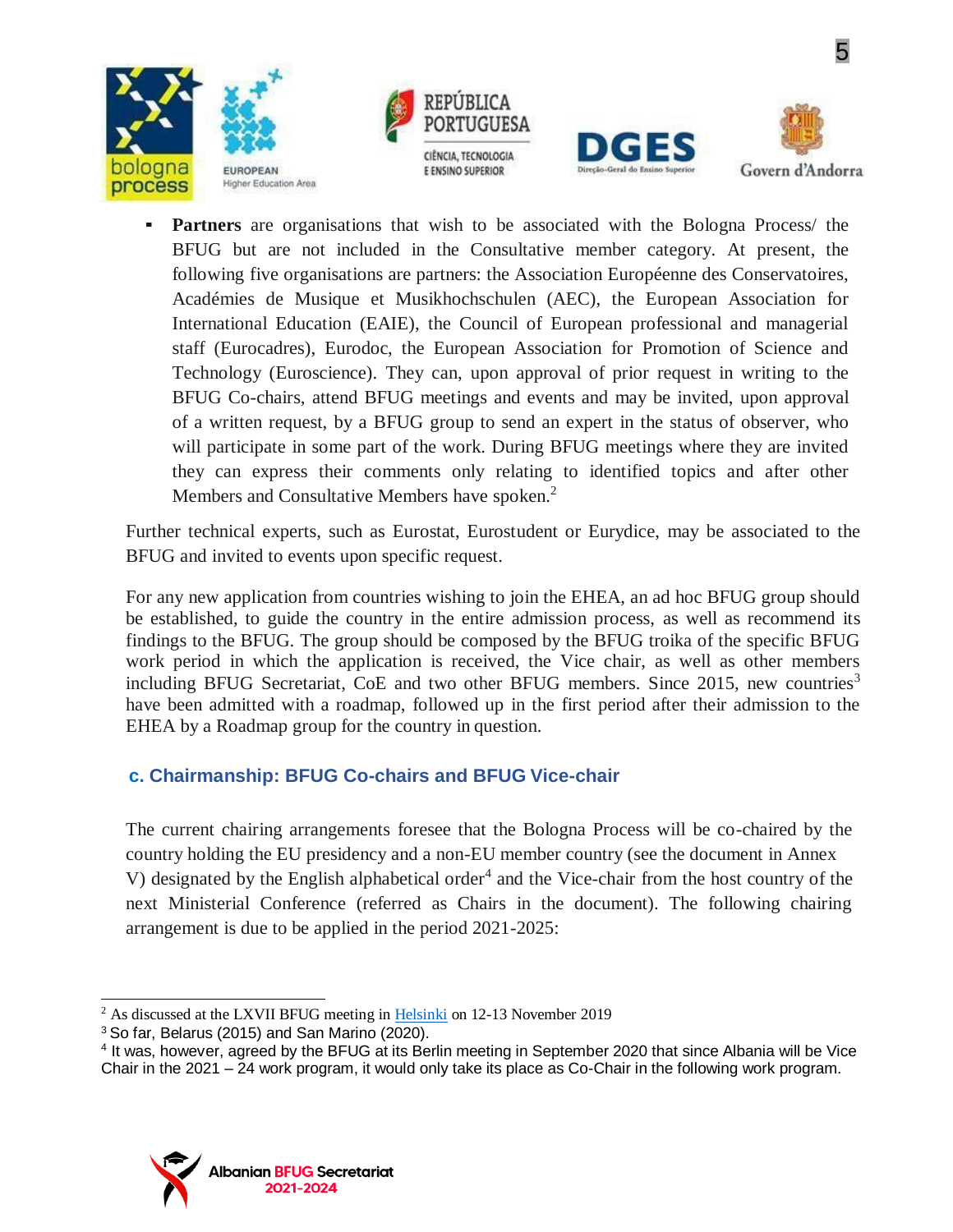







| <b>Semester</b>           | Co-chair<br>from<br><b>EU-Presidency</b> | <b>Co-chair from non-EU</b><br>country | Vice-chair                                                                                      |
|---------------------------|------------------------------------------|----------------------------------------|-------------------------------------------------------------------------------------------------|
| 1 January – 30 June 2021  | Portugal                                 | Andorra                                | Albania<br>Country hosting the<br>next Ministerial<br>Conference and<br><b>BFUG</b> Secretariat |
| 1 July – 31 December 2021 | Slovenia                                 | Armenia                                |                                                                                                 |
| 1 January – 30 June 2022  | France                                   | Azerbaijan                             |                                                                                                 |
| 1 July – 31 December 2022 | Czech Republic                           | <b>Belarus</b>                         |                                                                                                 |
| 1 January – 30 June 2023  | Sweden                                   | Bosnia & Herzegovina                   |                                                                                                 |
| 1 July – 31 December 2023 | Spain                                    | Georgia                                |                                                                                                 |
| 1 January – 30 June 2024  | Belgium                                  | <b>Holy See</b>                        |                                                                                                 |
| 1 July – 31 December 2024 | Hungary                                  | Iceland                                |                                                                                                 |
| 1 January – 30 June 2025  | Poland                                   | Albania                                |                                                                                                 |

Each co-chairing country is responsible for appointing one person who will be in charge offulfilling the tasks of the chairmanship for the mentioned semester. The Co-chairs, in close cooperation with the Vice-chair and supported by the BFUG Secretariat, chair the BFUG and the BFUG Board. In the decision-making process, the Chairs assume the responsibility for leading the way towards compromise in order to move the Bologna Process forward. The Vice-chair, in close cooperation with the BFUG Secretariat, ensures continuity between the rotating chairmanships. Both the Cochairs and the Vice-chair can speak representing their country, but in that case need to announce explicitly that their intervention reflects their country's position and that they are not speaking as chair at that specific moment. The Co-chairs and the Vice-chair, although they can also represent their country, must exercise their chairing tasks with the necessary neutrality. The Vice-chair is responsible in particular for the host country's preparations for the Ministerial Conference and the Global Policy Forum.

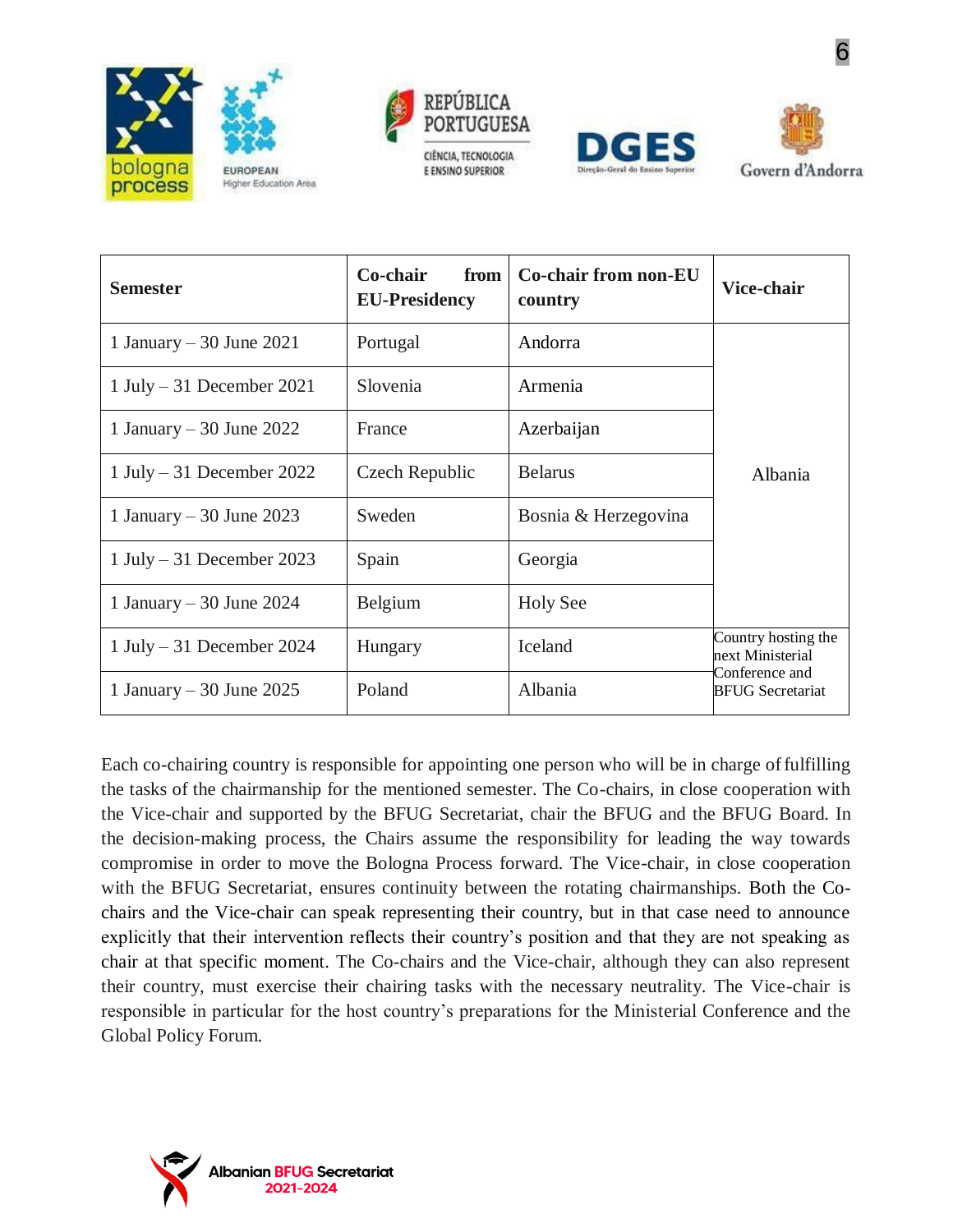







### <span id="page-6-0"></span>**d. BFUG Board**

#### - **Role and composition**

<span id="page-6-1"></span>The BFUG Board is an advisory committee established in order to support the BFUG in its activities and to provide efficiency in the management of the EHEA, at the same time assuring its continuity. As such, the responsibilities of the Board consist of coordinating and monitoring the effective implementation of the work programme. The responsibilities of the Board were defined by the BFUG during its meeting in Rome in 2003 and they remain exactly the same (see Annex VII).

#### **The members of the Board are:**

- the BFUG Co-chairs double Troika (the outgoing, present and incoming Co-chairs of the BFUG)
- the BFUG Vice-chair:
- the European Commission;
- Council of Europe, EUA, ESU, EURASHE;
- one of the Co-chairs of each of the BFUG -groups of the respective period (Working Groups, Coordination Group, Task Forces, BICG)

## - **Functioning of the BFUG Board meetings**

<span id="page-6-2"></span>The Board usually meets at least one month (preferably six weeks) before each BFUG meeting. The host of the Board is normally one of the EHEA Co-chairs. The minutes of the Board meetings are taken by the BFUG Secretariat.

Before each Board meeting, the Chairs and the Secretariat will hold a preparatory meeting in order to finalise organisational aspects, to check all the documents, to divide competences and tasks, and to check the agenda of the upcoming Board meeting.

#### **e. BFUG Secretariat**

<span id="page-6-3"></span>The Bologna Follow-Up Group Secretariat (BFUG Secretariat) provides neutral, administrative and operational support to the BFUG, the BFUG Board, Chairs, BFUG groups and other established sub-structures (task forces, *ad hoc* groups, etc.). It acts as an external and internal contact point for the EHEA, and also presents the BFUG in a variety of settings in agreement with the Chairs; it

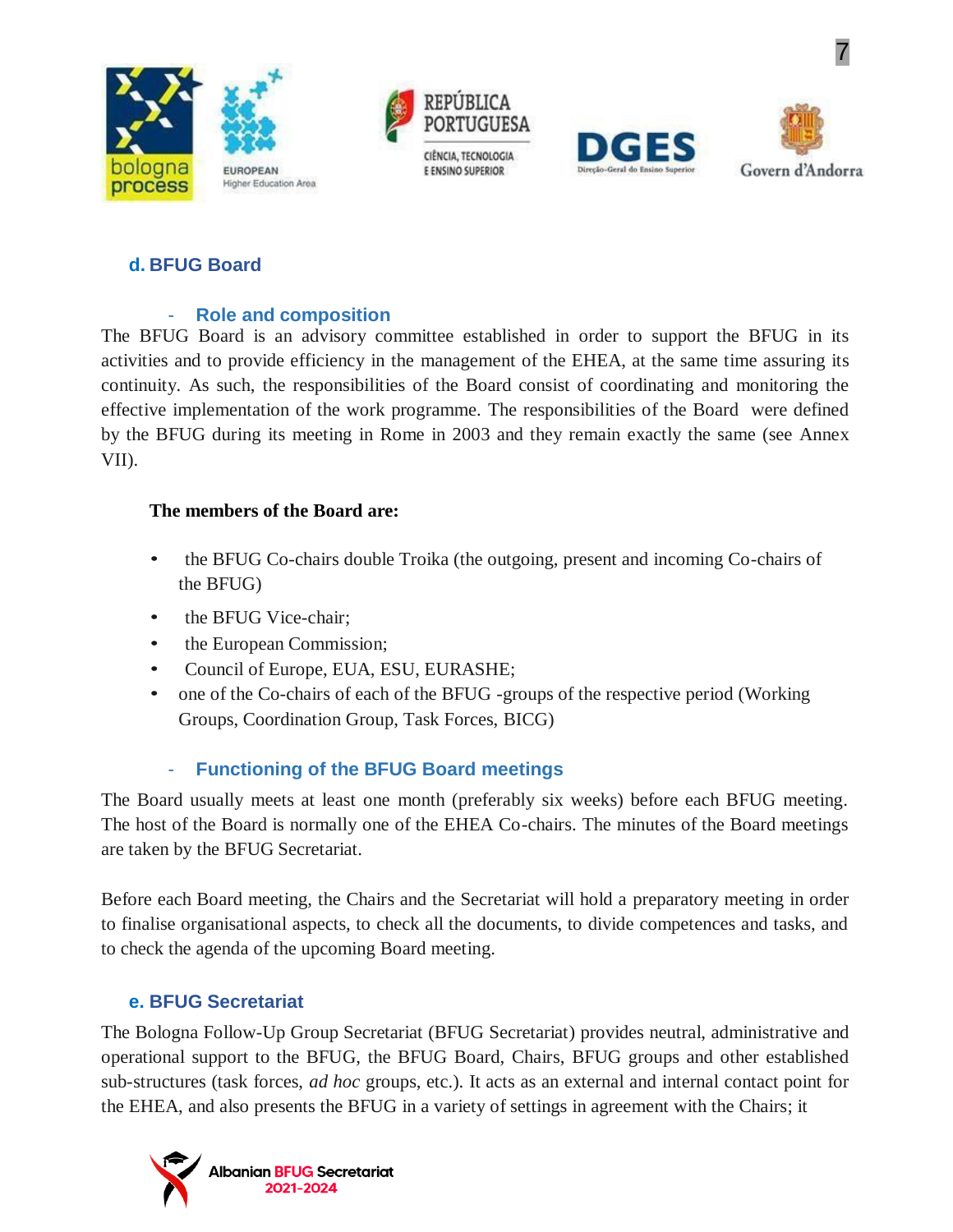







supports the preparation of the EHEA Ministerial Conference and the Bologna Global Policy Forum and maintains the EHEA website [\(http://www.ehea.info](http://www.ehea.info/)) with regular updates.

The Terms of Reference related to the Albanian BFUG Secretariat (Annex II) outline more specifically the tasks of the BFUG Secretariat for the 2021-2024 period.

The tasks of the BFUG Secretariat were first defined by the BFUG during its meeting in Rome in November 2003 (see Annex VII).

## **f. Functioning of the BFUG meetings**

<span id="page-7-0"></span>BFUG meetings are in principle hosted by one of the EHEA Co-chairs and are usually convened at least once every six months. The working language of the BFUG is English (see Annex VI for more details).

All BFUG members should attend each BFUG meeting. Each EHEA member or consultative member has the authority to designate its BFUG representatives. Each EHEA member or consultative member usually sends a maximum of 2 representatives to the BFUG meetings. On every agenda point, each BFUG delegation is invited to express the position of its country, institution or organisation with respect to the matter in question. The BFUG Co-Chairs, in consultation with the Board, have the authority to invite experts/individuals to contribute to BFUG meetings under specific points for which they have the required expertise. BFUG representatives have the duty to notify the BFUG Secretariat about any changes on the respective BFUG representation and update the country's contact details and information as required.

The BFUG Co-chairs, supported by the BFUG Secretariat, lead the discussions on all points of the agenda, as well as declare the meeting open or closed. The decision-making procedure within the BFUG is based on a consensual understanding that the Co-chairs of the BFUG summarise the discussions and decisions at the end of each agenda point. When Co-Chairs speak and act in their capacity as BFUG delegates, they must make clear that their intervention reflects their country's position.

In exceptional circumstances the BFUG may decide to take a decision through vote. Its voting rules foresee two votes per BFUG Member delegation only, to take account of the fact that some countries have a federal system. During those exceptional cases, voting procedures are organised and driven by the BFUG Secretariat, according to its neutralrole.

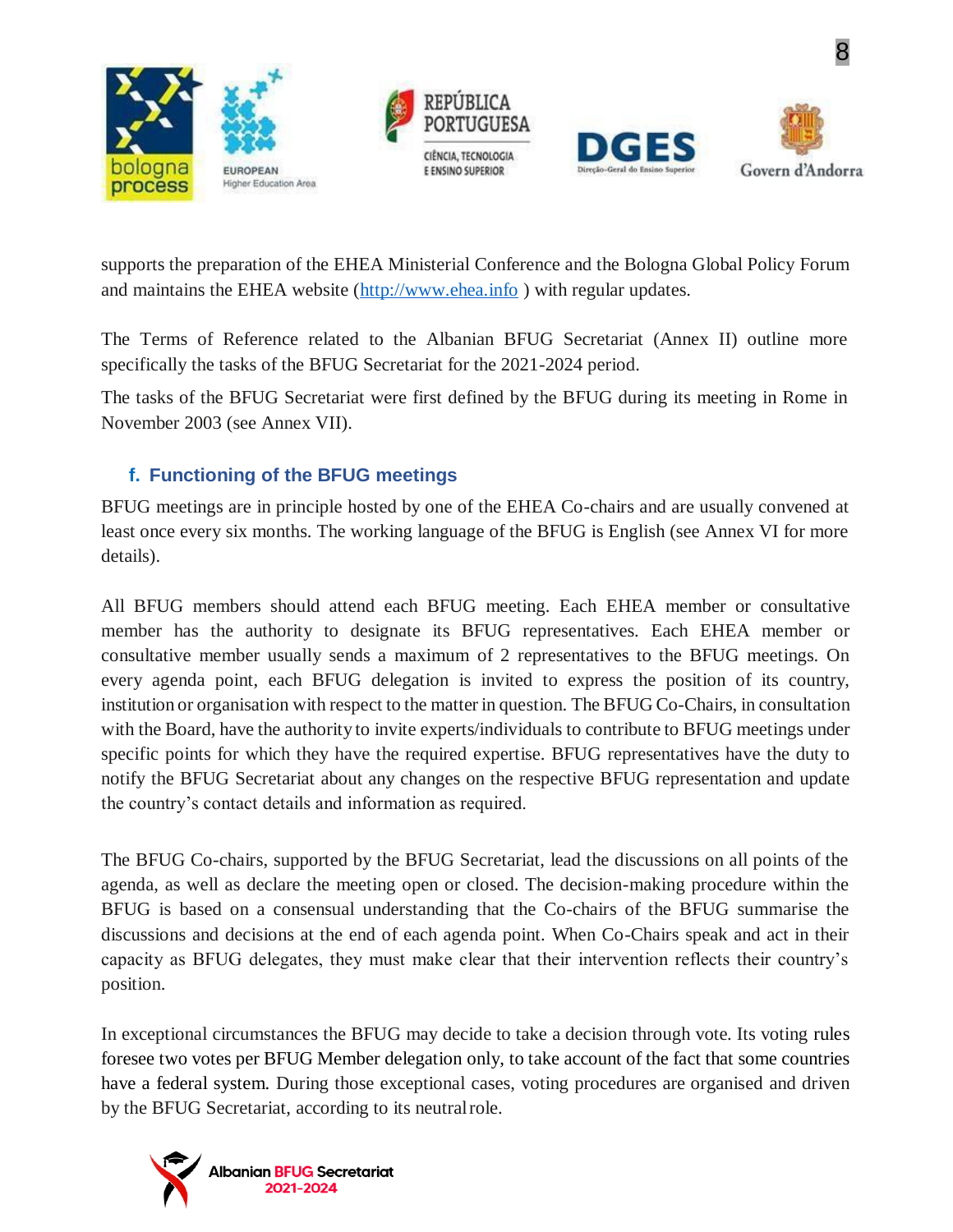







As a general rule, the BFUG meeting documents should be circulated by the BFUG Secretariat **15 days** prior to the meeting, after being discussed in the BFUG Board once prepared by the Chairs of the BFUG and by the BFUG Working Groups or other sub-structures. During the discussions in the BFUG, a delegation/organisation can propose changes, however, delegations wishing to propose major changesto a document should be encouraged to submit those at least **5 days** prior to the meeting.

The BFUG Secretariat is in charge of drafting the minutes of the meetings of the BFUG/ WG/BICG/TPGs/CG/Board. All the BFUG/WG/BICG/TPGs/CG/Board meetings should be recorded for future reference. The draft minutes are agreed with the respective Chairs and are then circulated to the members (BFUG/WG/Board) within **15 days** after the meeting for feedback. The members have the possibility within **15 days** to send amendments to the minutes, which will be taken into consideration by the BFUG Secretariat in the process of finalising the minutes. Minutes of the meetings of the BFUG and its established sub-structures (BFUG/AG/WG/BICG/TPGs/CG/Task Forces/ad-hoc groups/Board) should generally be adopted by electronic consultation after each meeting: only if there should be too many diverging comments, the adoption will be postponed until the next meeting of the BFUG. The same procedure is applied also for other documents produced that need to be approved by the BFUG in case there are too many diverging comments.

Before each BFUG meeting, the Co-Chairs and the Secretariat will hold a preparatory meeting in order to finalise organisational aspects, to check all the documents, to divide competences and tasks, and to check the agenda of the upcoming BFUG meeting. An additional meeting should be held after the BFUG meeting to summarise the decisions taken and plan future tasks.

#### **II. Ministerial Conferences**

The country hosting the upcoming Ministerial Conference acts as Vice-chair of the Bologna Process/European Higher Education Area. As agreed by the Ministers in the [Berlin Communiqué](http://www.ehea.info/media.ehea.info/file/2003_Berlin/28/4/2003_Berlin_Communique_English_577284.pdf) [\(2003\),](http://www.ehea.info/media.ehea.info/file/2003_Berlin/28/4/2003_Berlin_Communique_English_577284.pdf) the country organising the upcoming Ministerial Conference also hosts the BFUG Secretariat between two consecutive ministerial meetings. This applies to the governing period 2021-2024 in which Albania hosts the BFUG Secretariat. Within the governing period 2021-2024, the Ministerial Conference, hosted by Albania, will take place at the end of the first semester 2024.

In connection with the Ministerial Conference, since 2009, a Bologna Policy Forum (BPF) has been organised, including countries and regional higher education organizations from around the world.

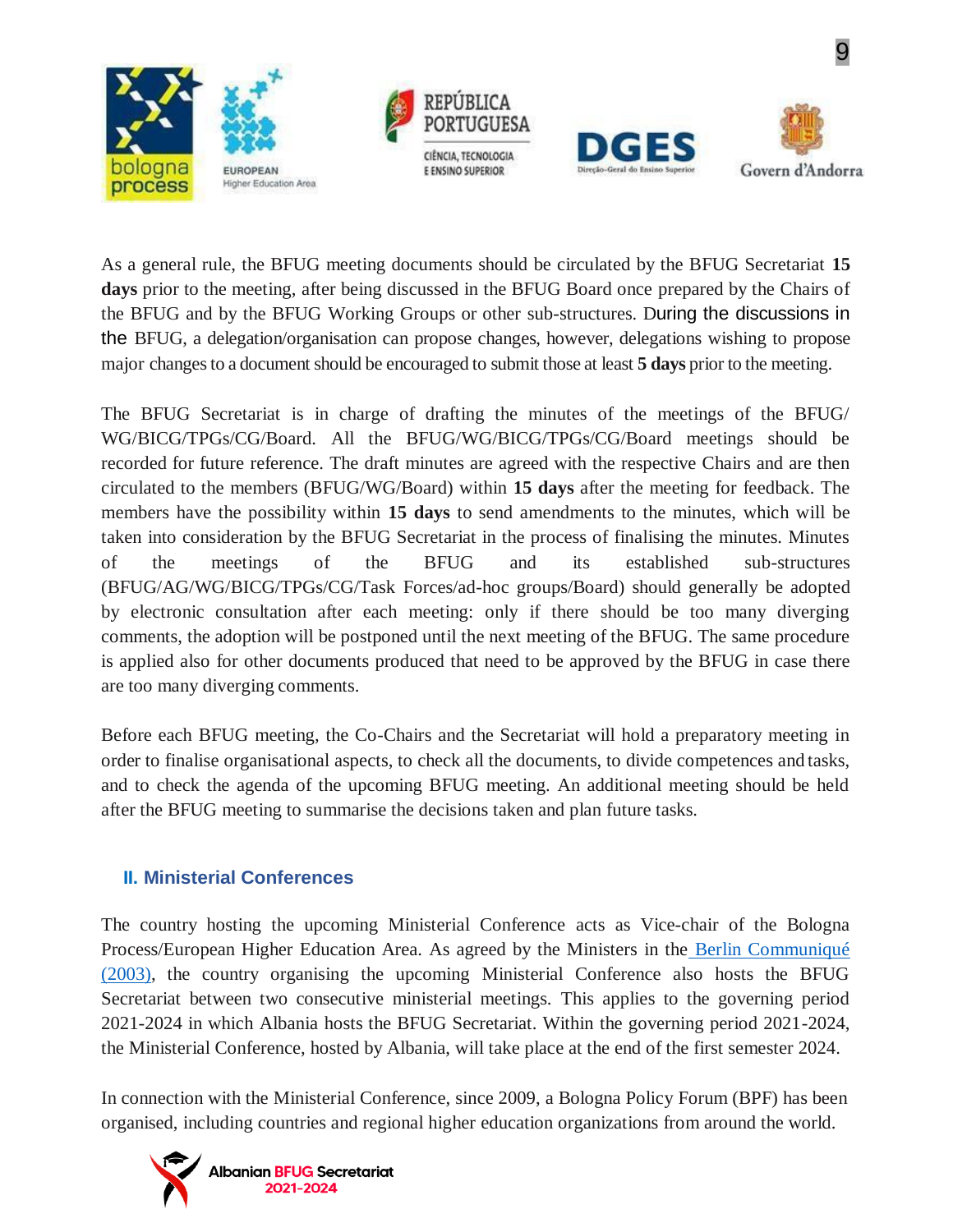







Ministers decide at Ministerial Conferences about the central aspects of the EHEA, including its further developments and commitments by its member countries. The Ministerial Conference also decides on new applications for membership to the EHEA as well as any other main changes to the process. A Communiqué is adopted at each Ministerial Conference that outlines decisions taken by the Ministers. The Ministerial Conferences are prepared by the BFUG.

### **a. Drafting Committee**

Drafting committee is a task force of the BFUG, entrusted with the task to prepare the draft communique for the upcoming ministerial conference. Drafting Committee is composed by the Co-Chairs of the last three semesters before the Ministerial Conference (Sweden, Bosnia & Herzegovina, Spain, Georgia, Belgium and Holy See) of the actual BFUG Work Plan, the Vice Chair and one consultative member. The consultative member is suggested by the consultative members and approved by the BFUG. The drafting committee agrees on the chairing arrangements during its first meeting. The current Drafting Committee is foreseen to start its work on first semester of 2023, as the year that precedes the Ministerial Conference. Drafting Committee meets every time after the Board and BFUG meeting, as well as in other times of necessity, as accordingly decided beforehand. Drafting Committee prepares a roadmap of its work, which is forwarded to the BFUG for its approval.

### **b. Selection of the next BFUG Secretariat and the Ministerial Conference host country**

During the year 2023, the host for the next BFUG Secretariat and the Ministerial Conference will be selected. The BFUG will advise Ministers on the selection of the next Ministerial conference. The procedure for the Selection of the next BFUG Secretariat and the Ministerial Conference host can be found in Annex VIII. Each member country of the EHEA can apply to host the Ministerial Conference and is expected to provide the necessary logistical and financial support to ensure the successful organisation of such an event.

## **III. EHEA Communication: EHEA Website and Backoffice**

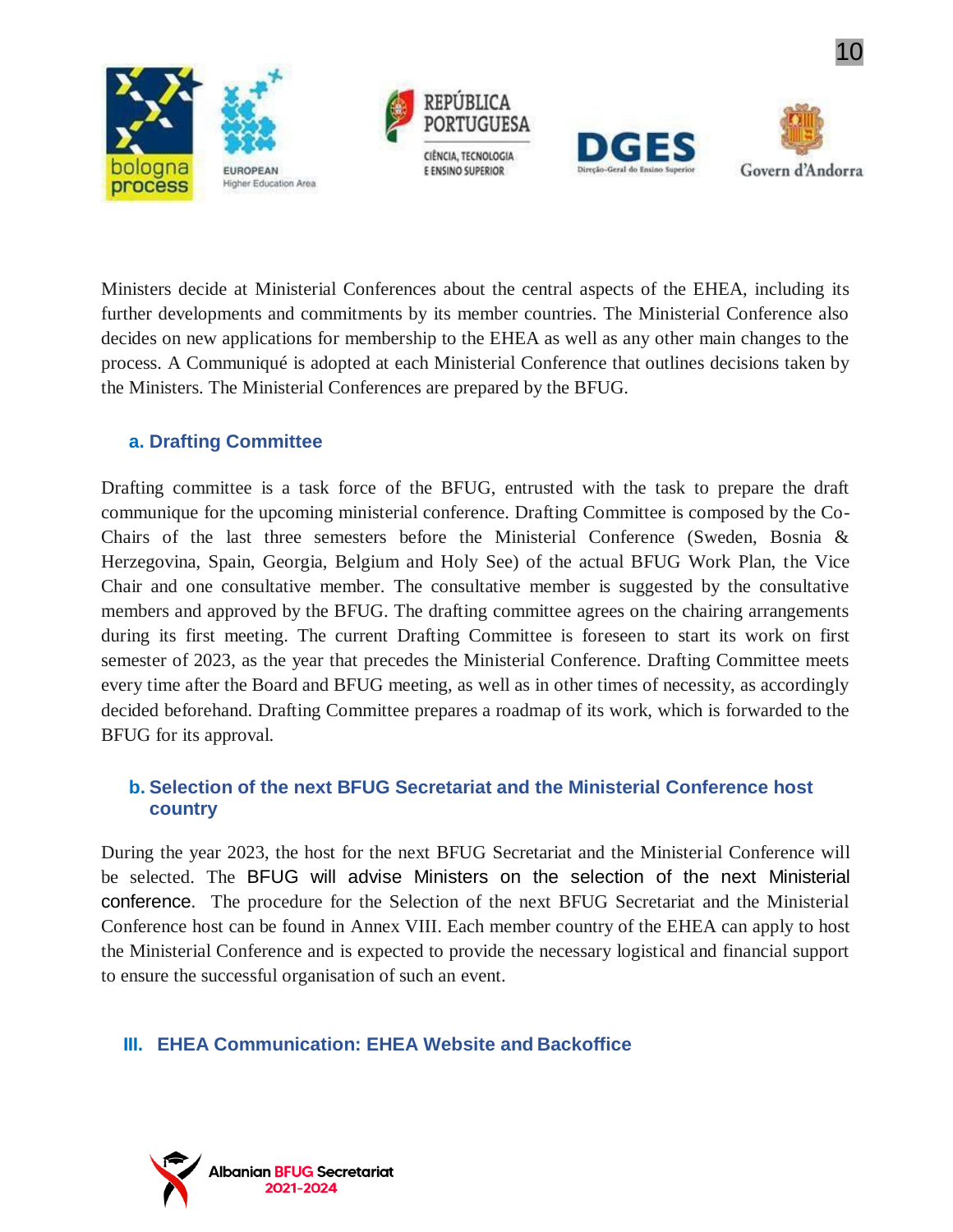







As part of the EHEA communication efforts, with the launch of the European Higher Education Area, a EHEA website [www.ehea.info](http://www.ehea.info/) was established. The website will be further developed and updated by the BFUG Secretariat with support from the BFUG and its sub-structures.

As a general rule, all relevant documents that are not explicitly excluded will be published on the website. Documents distributed for BFUG meetings will be published on the website at least 10 days in advance of the meetings unless the Co-Chairs have decided otherwise.

The country pages of each BFUG member will be edited by the BFUG Secretariat under the responsibility of the member. The pages concerning BFUG Working Groups and other substructures will be edited by the BFUG Secretariat, in close cooperation with the Co-chairs of the sub-structures concerned.

For the internal use of the BFUG members or that of WGs/AGs and other sub-structures, the Secretariat had created a password for a protected website area, generically called "the Backoffice". This area allowed for document storage and exchange, registration for events, setting up the calendar. In September 2016, a new website was launched which offers public access to the full archive with exception of those documents which it has been decided to keep confidential. The Albanian BFUG Secretariat, will continue its work using the web site used by the Italian BFUG Secretariat and its platforms.

The EHEA website contains an open calendar of events, organised by the BFUG Working, and any other sub-structures as well as by the EHEA member countries and organisations. The EHEA website should be passed from one Secretariat to another with all the technical backgrounds in order to guarantee the transition between two Secretariats. For an external event to be published on the official EHEA website, it must be strictly related to the Bologna Process and should be organised and supported by one of the countries or organisations participating in the Bologna Process. Moreover, the event should in principle be open to participants from all Bologna countries and should be in line with the priorities of the BFUG work plan. Relevant invitations, presentations, reports and conclusions from BFUG members and consultative members can be published on the website and forwarded to the BFUG. In principle, this service could also consider similar requests from other parties.

For an event to be published on the EHEA website, the organisers have to fill in a template provided by the BFUG Secretariat (Annex IX). The final decision on whether or not an event is

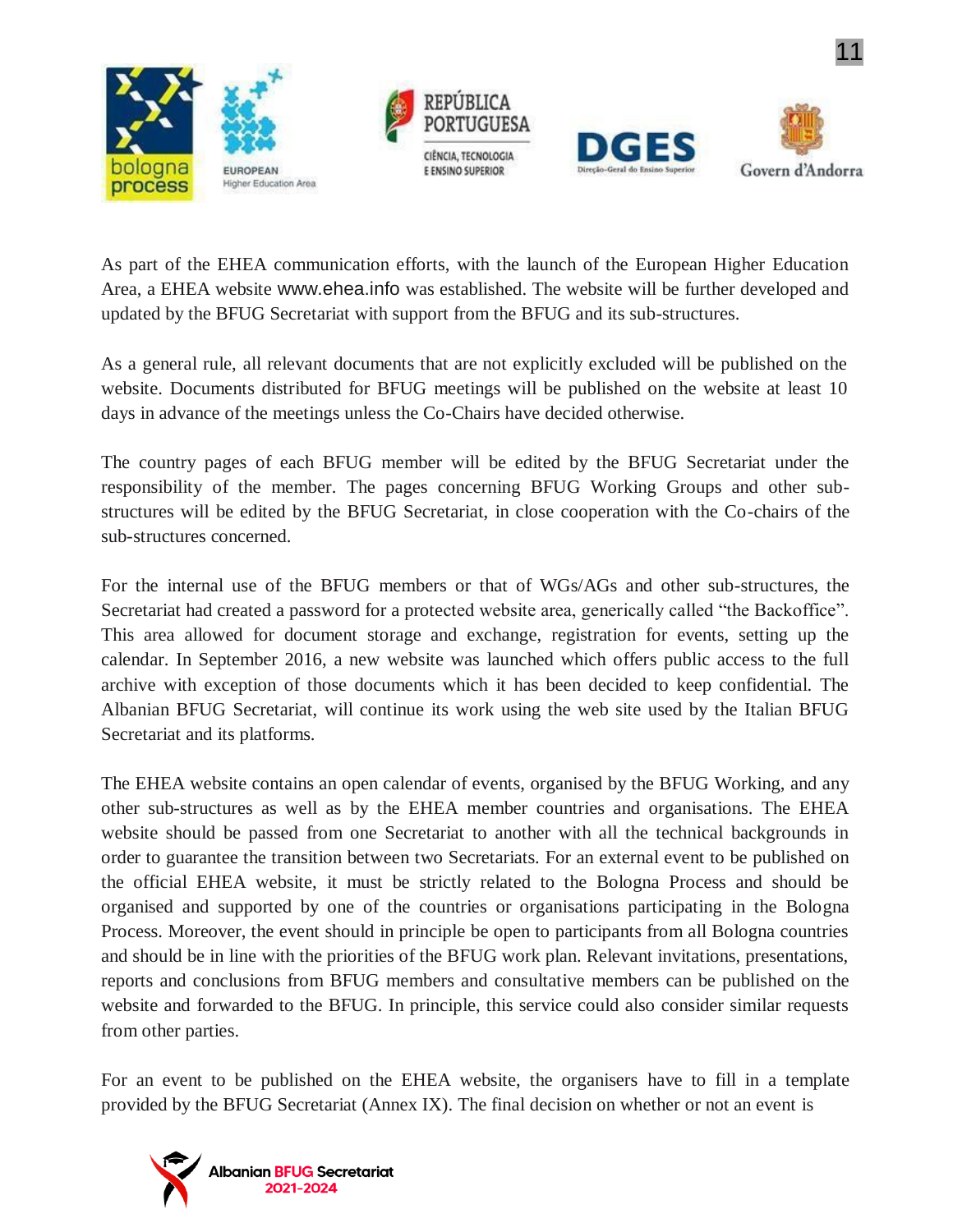







considered a part of the BFUG events is taken by the Co-chairs in consultation with the BFUG Secretariat.

## **IV. COVID-19**

The global pandemic situation of COVID-19 and its aftermath has affected deeply the normal meeting method of BFUG and its working groups, which, until the pandemics breakout, were all carried out in presence.

The need to maintain normality as much as possible, foresaw a swift move to online meetings, which were carried out with the help of different online meeting platforms. However, it should be emphasised that online meetings should absolutely not replace the meetings in presence. All BFUG and Board meetings should be organised as in presence meetings, and where not possible, due to force majeure (i.e. COVID-19), the organisers should prepare the online or hybrid meeting, using the relevant platform, in concordance with the BFUG Secretariat. BFUG Members attend the meeting with maximum two members for each delegation.

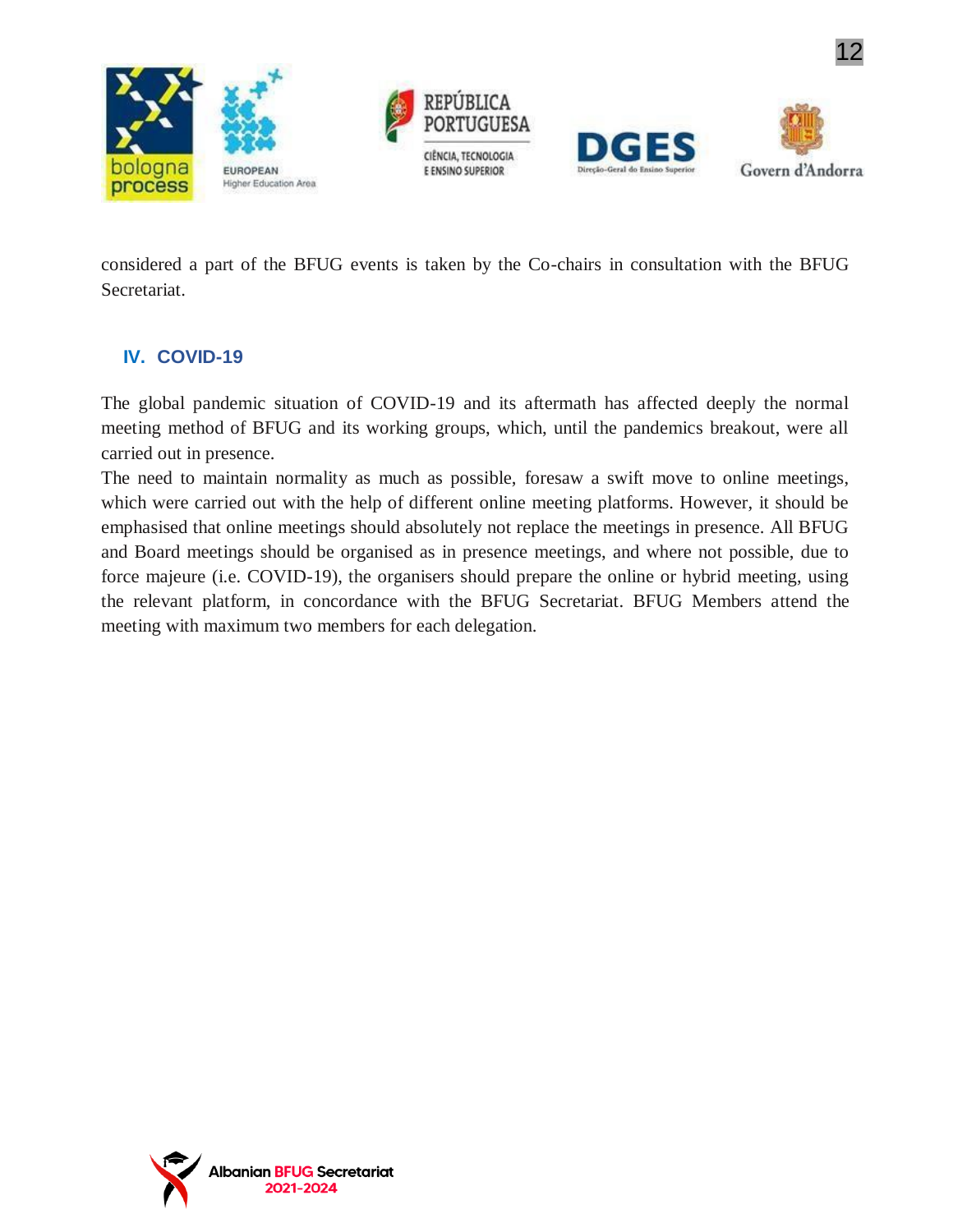





## **BOLOGNAFOLLOW-UPGROUP(BFUG) RULES OF PROCEDURE 2021- 2024 - ANNEXES**

List of Annexes:

ANNEX I: BFUG Work Plan 2021-2024

- (i) BICG Bologna Implementation Coordination Group
- (ii) Working Groups on:
	- (ii.a) WG 1: On Monitoring the Implementation of the Bologna Process
	- (ii.c) WG 3: On Fundamental Values
	- (ii.d) WG 4: On Social Dimension
	- (ii.e) WG 5: On Learning and Teaching
- (iii) Coordination Group on Global Policy Dialogue (GPD)
- (iv) EHEA Network of National QF correspondents
- (v) Working Group to Support the Implementation of the Roadmap for San Marino's Accession to the EHEA ("San Marino Roadmap WG")
- (vi) Task Forces

(vi.a) Ad Hoc Task Force to Increase Synergies Between the European Higher Education Area, the Higher Education Dimension of the European Education Area and the European Research Area

(vi.b) Task Force on Enhancing Knowledge Sharing in the EHEA community

ANNEX II: Role of the Bologna Secretariat: Terms of Reference 2021-2024

ANNEX III: List of BFUG members, consultative members and partners as of 1 January 2021

ANNEX IV: Requirements and Procedures for Joining the European Higher Education Area

ANNEX V: BFUG Co-chairing and Vice-chairing arrangements

ANNEX VI: Language Regime for EHEA Ministerial Conferences

ANNEX VII: Responsibilities of the Board – Tasks of the Secretariat

ANNEX VIII: Procedure for the Selection of post 2020 Ministerial Conference and BFUG Secretariat Host

ANNEX IX: Template for events to be published on the EHEA